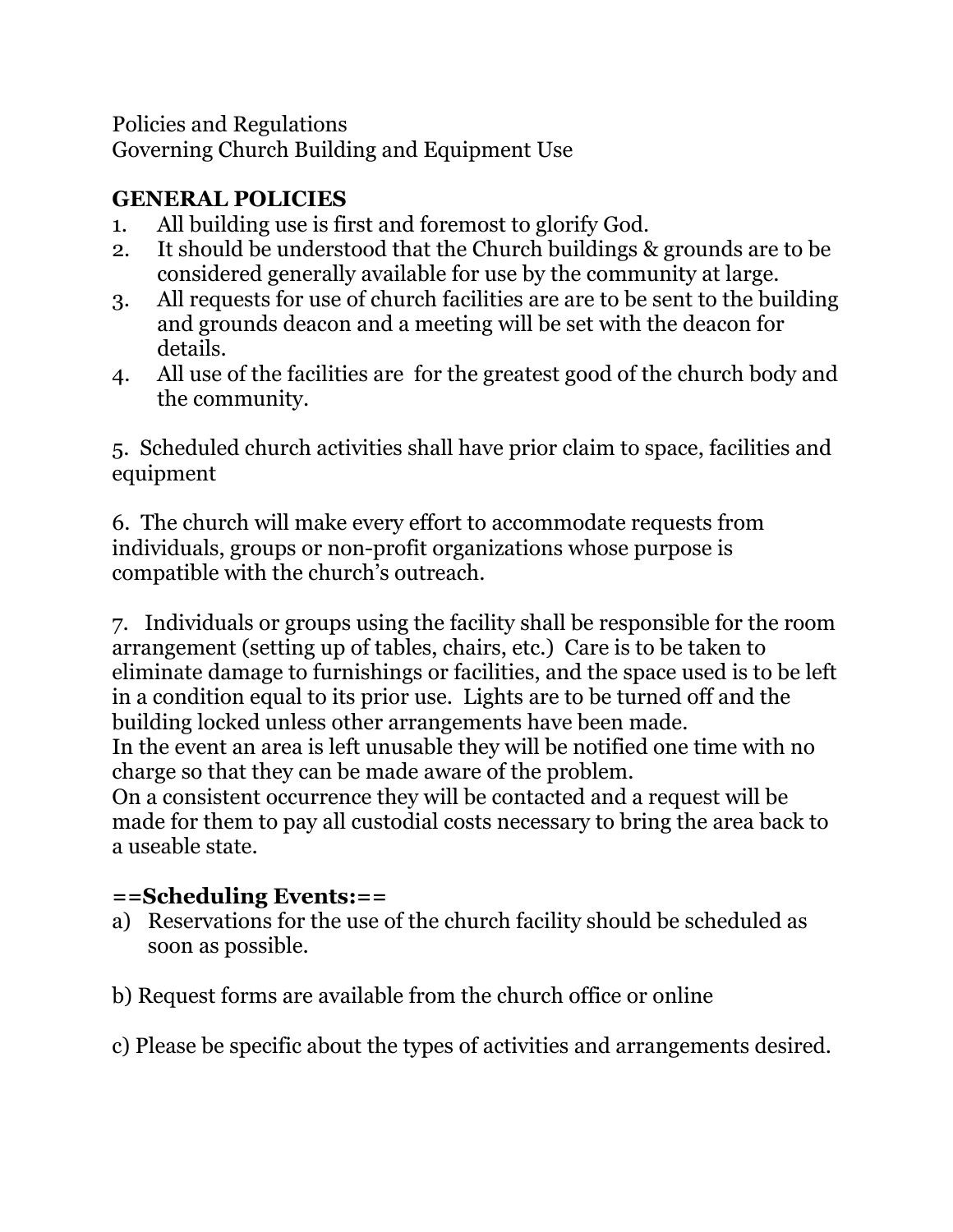#### **==Restrictions:==**

a) Alcoholic beverages are not permitted on church property. Smoking is not permitted in the building.

b) The sanctuary piano is not to be moved, and no items are to be placed on the piano.

c) All candles should be LED only.

d) All activities shall require child supervision at all times.

e) No food is permitted in the sanctuary. Drinks are allowed.

## **== Directions on use of the facility:==**

a) Any individual, non-profit group or organization using the church is responsible for repairing or replacing anything broken or damaged.

b) Furnishings and equipment are not to be removed from the building unless approval has been given by the deacon and any borrowed items must be logged and checked out through the elder.

c) Kitchen equipment is not to be removed from the kitchen.

d) Use of sound system for all non-church sponsored events need to use our sound technician unless otherwise approved.

e) Liability Insurance and a custodial fee maybe required depending on the event. Custodial services maybe charged at a rate of \$25.00 per hour.

f) Communications are of the essence. Any conditions or changes to the plans for the use of this facility are to be presented at least one month prior to the activity. Any request for an exception or change to the plans for the use of this facility is to be presented for approval to the deacon.

g) The Facilities staff shall be responsible for approving décor and seasonal or event decorations in or on the buildings and grounds.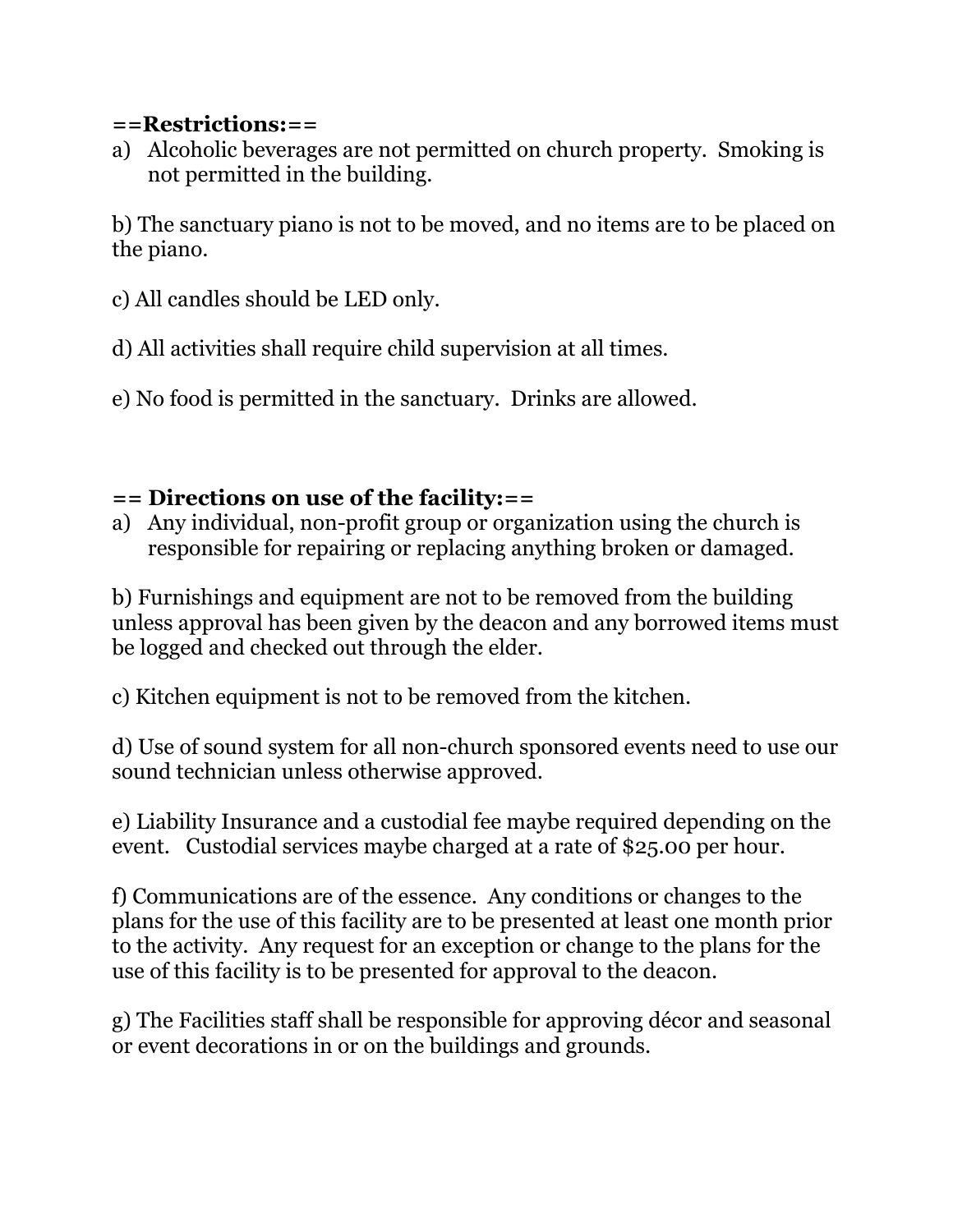h) Use of Staples, Thumbtacks, & Tape: Staples, thumbtacks, and tape shall not be used on any building walls. Approval of the facilities staff is required before attaching anything to building floors or walls.

i) No glitter, rice, silly string, or bird seed inside the building Bird seed is acceptable for use outside the facilities; however, it should be swept off of parking and sidewalk areas after the wedding is completed.

j) The heating and air conditioning controls are to be adjusted only by authorized facilities staff members, designated ushers, and approved personnel only.

k) Please Note: Any user of the auditorium desiring to use instruments MUST have prior approval from the Worship Director and/or his or her designee.

### **== Directions after building use:==**

a) Lock front doors & check that they are securely latched.

- b) Turn off lights that are by the front doors.
- c) Check all rooms, turn lights off.

d) Check sound booth to make sure everything is set back to main settings and is shut off.

- e) Check back sanctuary door and lock
- f) Check stage left & shut lights off.
- g) Shut worship area doors & shut lights off.
- h) Check coffee bar and turn coffee pot off and empty out
- i) Check women's restroom & shut lights off, please empty trash into larger trash bin.

j) Check men's restroom & shut lights off, please empty trash into larger trash bin.